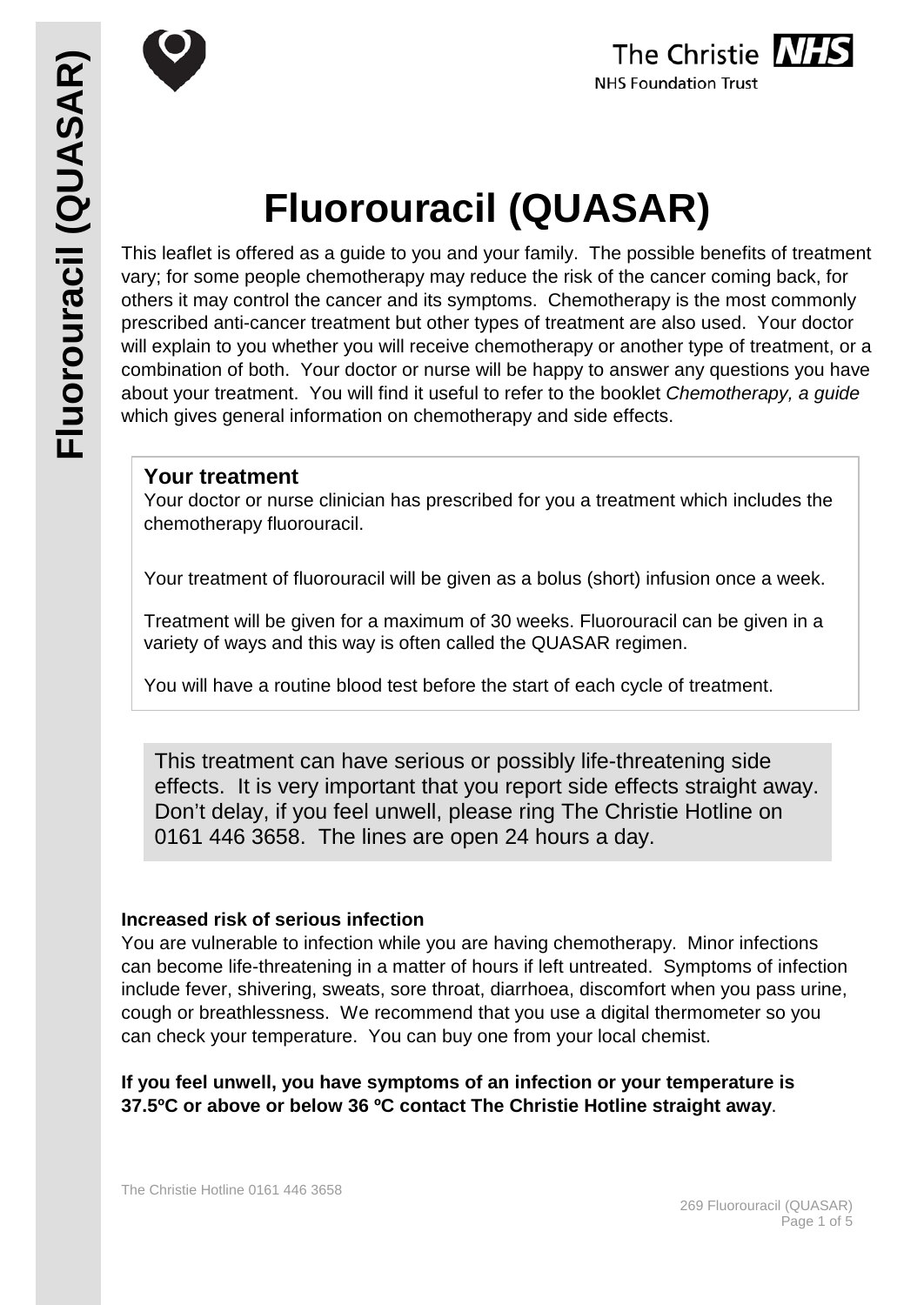## **Possible side effects**

Chemotherapy can cause many different side effects. Some are more likely to occur than others. Everyone is different and not everyone gets all the side effects. Most side effects are usually temporary, but in some rare cases they can be life-threatening. It is important to tell your hospital doctor or nurse about any side effects so they can be monitored and, where possible, treated.

#### **Common side-effects (more than 1 in 10)**

#### • **Nausea and vomiting (sickness)**

You may have mild nausea and vomiting. Anti-sickness medication will be given along with your chemotherapy to prevent this. You may also be given anti-sickness tablets to take at home. If you continue to feel or be sick, contact your GP or this hospital, because your anti-sickness medication may need to be changed or increased.

#### • **Diarrhoea**

Diarrhoea is a common side effect of your treatment. If you have watery diarrhoea you should immediately take the anti-diarrhoea treatment that the doctor has prescribed for you. This is loperamide dispensed by The Christie pharmacy. Follow the doctor's instructions **EXACTLY**:

Take 2 loperamide capsules as soon as the first liquid stool occurs. Then take one capsule with each liquid loose stool. (The maximum dose of loperamide in a day is 8 capsules).

If you have an increase of more than 4 bowel movements each day, compared to pre-treatment or any diarrhoea at night, please ring The Christie Hotline for advice.

#### • **Lethargy**

Some chemotherapy may make you feel tired and lacking in energy. It can be frustrating when you feel unable to cope with routine tasks. If you do feel tired, take rest and get help with household chores. If necessary, take time off work. Gentle exercise such as walking can be beneficial.

#### • **Sore mouth**

Your mouth may become sore or dry, or you may notice small mouth ulcers during this treatment. Drinking plenty of fluids and cleaning your teeth regularly and gently with a soft toothbrush can help to reduce the risk of this happening. We can prescribe a mouthwash for you to use during treatment. You can dilute this with water if your mouth is sore. For ask your doctor or nurse for further advice. There is also general mouth care information in the chemotherapy booklet. If you continue to have a sore mouth, please contact The Christie Hotline.

#### • **Skin and nail changes**

**PPE (palmar-plantar erythema):** The skin on your hands and feet may become very dry, red and sore with some cracking. Tell your doctor. Cream and tablets can be prescribed to help. Your chemotherapy dose may need to change. Try to keep your hands and feet cool and if possible, uncovered. continued…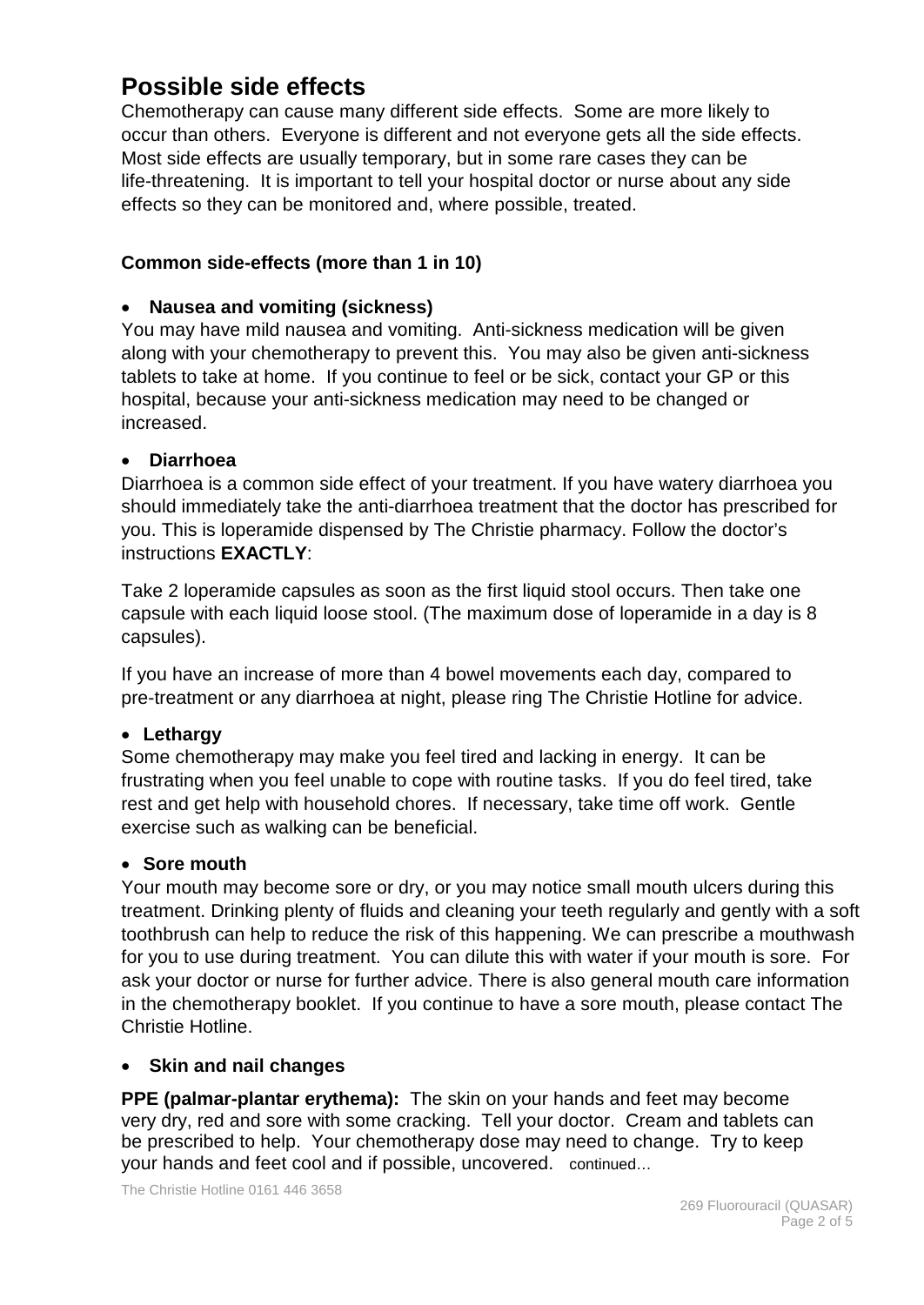**Hyperpigmentation:** Less commonly, your skin may appear darker in colour or lightly tanned, especially around the joints. This is known as hyperpigmentation. Asian and African-Caribbean people may develop noticeable light patches on their skin. The skin will return to normal when treatment is finished.

**Nail changes**: You may have a blue tinge or darkening of the nails, flaking of the nails or pain and thickening of the area where the nail starts growing.

**Increased sensitivity to the sun:** Your skin will tan or burn in the sun more easily. Sit in the shade, avoid too much sun and use a high factor sunblock cream and wear a hat.

#### **Uncommon side-effects (less than 1 in 10)**

#### • **Anaemia (low number of red blood cells)**

While having this treatment you may become anaemic. This may make you feel tired and breathless. Let your doctor or nurse know if these symptoms are a problem. You may need a blood transfusion.

#### • **Bruising or bleeding**

This treatment can reduce the production of platelets which help the blood clot. Let your doctor know if you have any unexplained bruising or bleeding, such as nosebleeds, bloodspots or rashes on the skin, and bleeding gums. You may need a platelet transfusion.

#### • **Hair thinning**

Hair loss is very unusual with this treatment. In rare cases some hair loss may occur during treatment. It is advisable to avoid perms, colours, use of hot brushes and vigorous, frequent washing that could increase hair loss. Please remember that this is a temporary side effect and your hair will grow back when your treatment is completed. If you would like an appointment with the wig service, this can be arranged for you. Ask the staff for a copy of *'*The Wig Fitting Service.'

#### • **Darkening of the veins**

Fluorouracil can irritate the vein wall and can cause discolouration. So you may get brown marks along the course of the vein where the drip was inserted, and your arm can also become itchy. This will usually fade over time. Please tell your hospital doctor at your next appointment if you have any problems.

#### • **Watery eyes**

Your eyes may also water. Often, this will improve in time and needs no specific treatment but if you have ongoing symptoms please discuss this with your doctor or nurse.

• **Extravasation** is when chemotherapy leaks outside the vein. If you develop redness, soreness or pain at the injection site **at any time** please let us know straight away.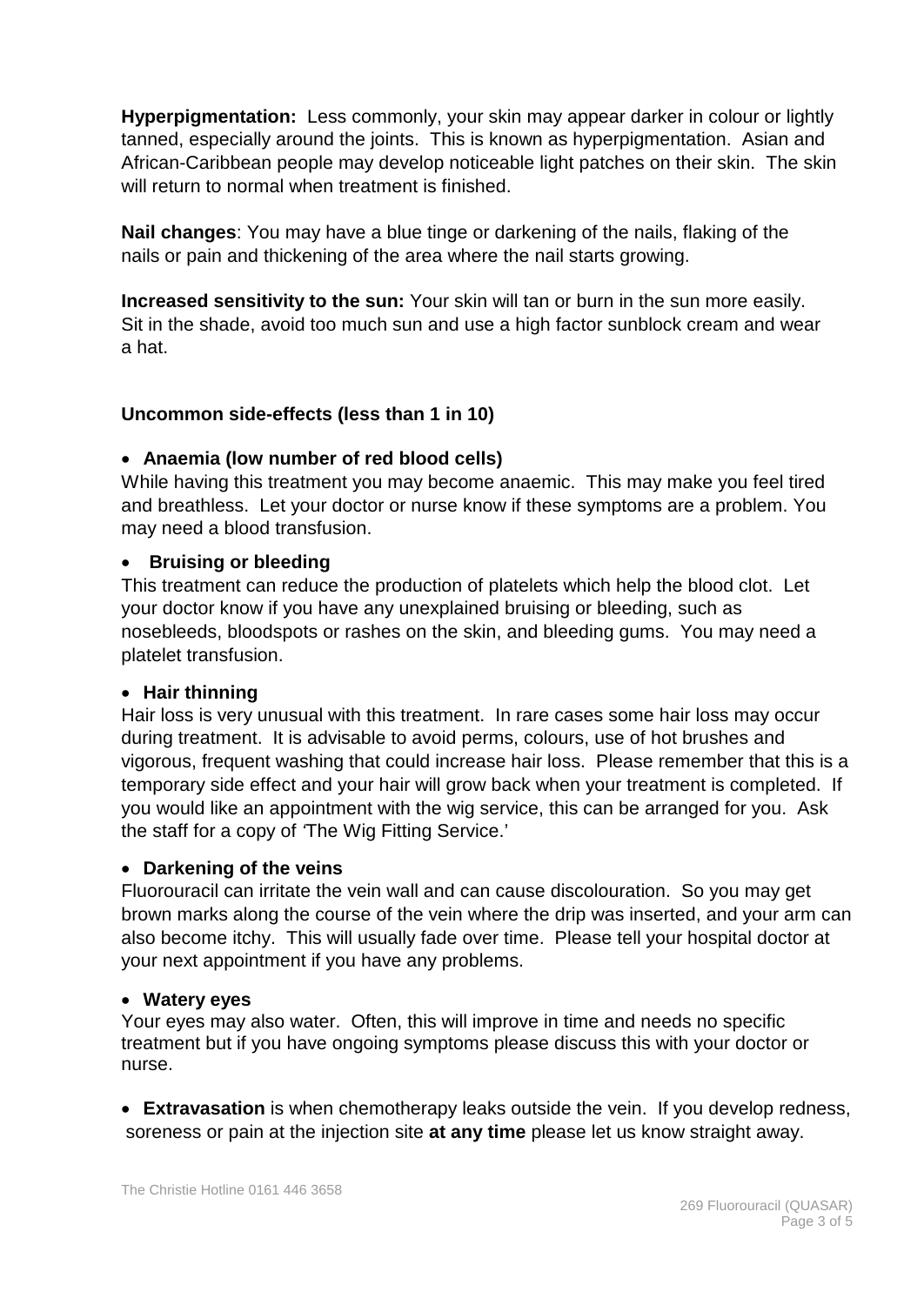#### **Serious and potentially life threatening side effects**

In a small proportion of patients chemotherapy can result in very severe side effects which may rarely result in death. The team caring for you will discuss the risk of these side effects with you.



#### • **Chest pain or stroke**

 $\sqrt{!}$  A small number of patients receiving 5-Fluorouracil (5FU) or capecitabine can experience chest pain (angina) or rarely have a heart attack. Extremely rarely this may lead to death. Other complications such as stroke or mini-stroke can happen but are exceptionally rare. If you develop any of these symptoms you should contact your hospital doctor for advice. In an emergency you should go immediately to your nearest accident and emergency department.

#### • **Increased risk of serious infection**

As discussed earlier chemotherapy results in an increased risk of severe infections which can be life threatening.

# **Sex, contraception & fertility**

**Protecting your partner and contraception:** We recommend that you or your partner use a condom during sexual intercourse while you are having the course of chemotherapy. Chemotherapy is dangerous to unborn babies and this will also protect you and your partner from any chemotherapy drugs that may be present in semen and in the vagina. If you suspect that you may be pregnant please tell your doctor immediately.

**Fertility:** This chemotherapy may affect your ability to have children. Your doctor or nurse should have discussed this with you. If not, please ask them before you start treatment.

## **Late side effects**

Some side effects may become evident only after a number of years. In reaching any decision with you about treatment, the potential benefit you receive from treatment will be weighed against the risks of serious long term side effects to the heart, lungs, kidneys and bone marrow. With some drugs there is also a small but definite risk of developing another cancer. If any of these problems specifically applies to you, the doctor will discuss these with you and note this on your consent form.